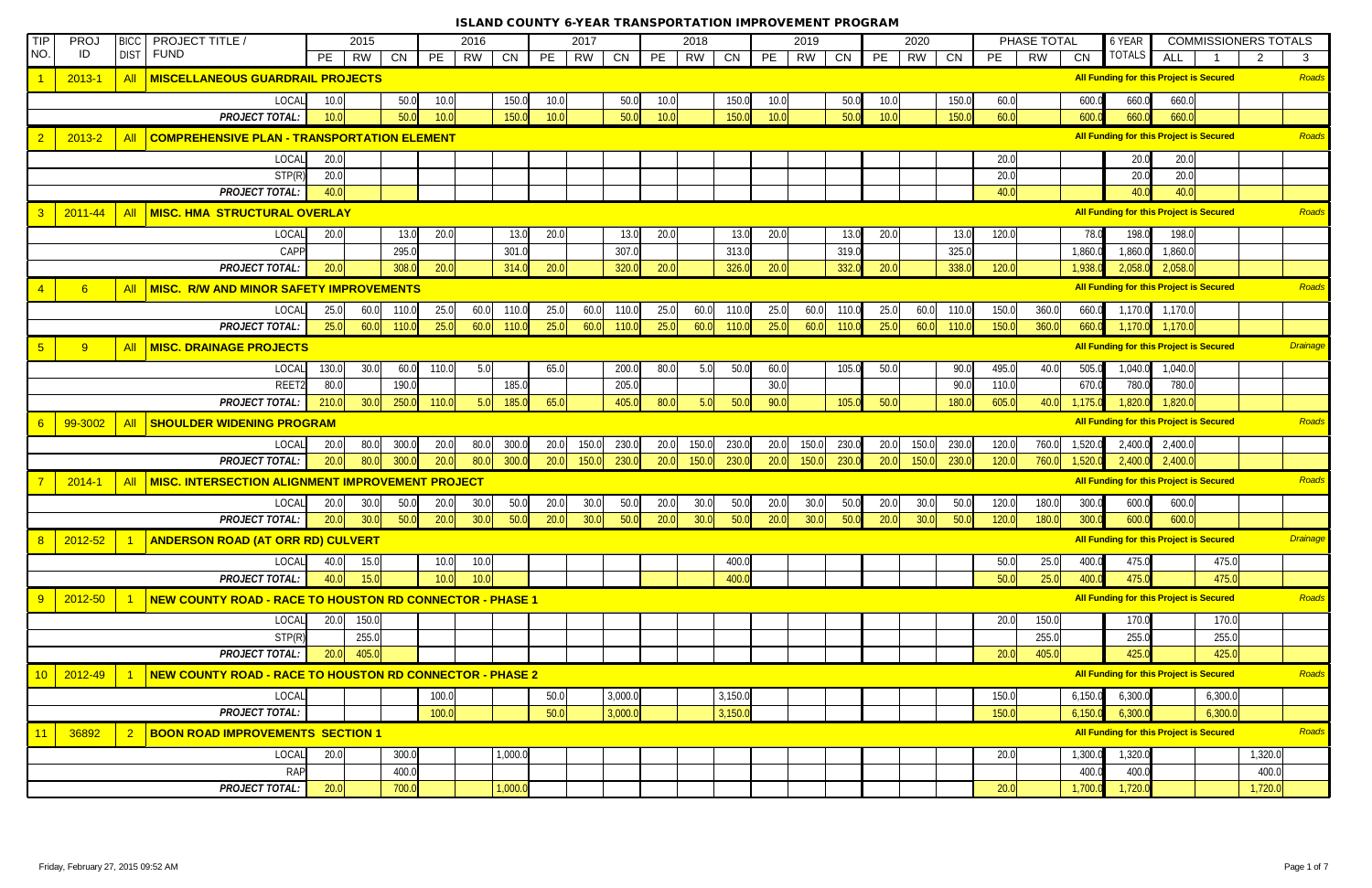| NO.<br><b>FUND</b><br><b>DIST</b><br>ID<br><b>TOTALS</b><br>PE<br>PE<br>PE<br>RW<br>PE<br>PE<br><b>RW</b><br>CN<br>PE<br>CN<br><b>ALL</b><br><b>RW</b><br>CN<br><b>CN</b><br>PE<br>RW<br>CN<br>RW<br>CN<br>RW<br>CN<br><b>RW</b><br>$\overline{2}$<br>$\mathbf{3}$<br>12<br><b>BOON ROAD IMPROVEMENTS SECTION 2</b><br>2012-38<br>$\overline{2}$<br>250.0<br>2,200.0<br>LOCAL<br>250.0<br>200.0<br>1,500.0<br>500.0<br>1,700.0<br>2,200.0<br>850.0<br><b>RAP</b><br>150.0<br>200.0<br>500.0<br>350.0<br>850.0<br>500.0<br>250.0<br>150.0<br>250.0<br>200.0<br>700.0<br>1,500.<br>350.0<br>3,050.0<br>3,050.0<br><b>PROJECT TOTAL:</b><br>500.0<br>2.200.0<br>All Funding for this Project is Secured<br>Roads<br>13<br>2012-58<br><b>HONEYMOON BAY ROAD TURNLANE @ SR 525</b><br><b>LOCAL</b><br>200.<br>10.0<br>10.0<br>200.0<br>210.0<br>210.0<br>CONCURRENCY<br>30.0<br>30.0<br>30.0<br>30 <sub>c</sub><br><b>PROJECT TOTAL:</b><br>230.<br>230.0<br>240.0<br>240.0<br>10.0<br>10.0<br>Roads<br><b>SWEDE HILL ROAD / BURLEY ROAD INTERSECTION IMPROVEMENTS</b><br>2008-3<br>LOCAL<br>60.0<br>100.0<br>400.0<br>60.0<br>100.0<br>400.0<br>560.0<br>560.0<br><b>PROJECT TOTAL:</b><br>60.0<br>100.0<br>400.0<br>100.0<br>560.0<br>60.0<br>400.0<br>560.0<br>15<br>All Funding for this Project is Secured<br><b>Drainage</b><br>2012-18<br>$\overline{3}$<br><b>SCENIC AVENUE OUTFALL</b><br>30.0<br>20.0<br>450.0<br>50.0<br>500.0<br>500.0<br>LOCAL<br>450.0<br><b>PROJECT TOTAL:</b><br>30.0<br>20.0<br>450.0<br>50.0<br>500.0<br>450.0<br>500.0<br>All Funding for this Project is Secured<br>16<br><b>Trails</b><br>2009-12<br><b>FREELAND TRAIL-SEGMENT 1</b><br>LOCAL<br>73.7<br>73.7<br>73.7<br>73.7<br>STP(R)<br>472.7<br>472.7<br>472.1<br>472.1<br>161.8<br>161.8<br>STP(E)<br>161.8<br>161.8<br><b>PROJECT TOTAL:</b><br>707.6<br>707.6<br>707.6<br>707.6<br>Roads<br>17<br><b>TROXELL ROAD AND HIGHWAY 20 SIGNALIZATION (SPANWIRE)</b><br>$2011 - 4$<br>$\overline{\mathbf{3}}$<br>LOCAL<br>250.0<br>250.0<br>110.0<br>110.0<br>360.0<br><b>PROJECT TOTAL:</b><br>250.0<br>250.0<br>360.0<br>110.0<br>110.0<br><b>BANTA ROAD AND HIGHWAY 20 SIGNALIZATION (SPANWIRE)</b><br>18<br>$2011 - 5$<br>250.0<br>250.0<br>360.0<br>LOCAL<br>110.0<br>110.0<br>360.0<br><b>PROJECT TOTAL:</b><br>110.0<br>250.0<br>250.0<br>360.0<br>360.0<br>110.0<br><b>HARBOR AVENUE AND HIGHWAY 525 SIGNALIZATION (SPANWIRE)</b><br>19<br>$2011 - 6$<br>LOCAL<br>250.0<br>250.0<br>110.0<br>110.0<br>360.0<br>360.0<br><b>PROJECT TOTAL:</b><br>250.0<br>250.0<br>360.0<br>110.0<br>110.0<br>360.0<br><b>Drainage</b><br>20<br>$2014 - 4$<br><b>SHOREVIEW DRIVE CULVERTS</b><br>20.0<br>20.0<br>20.0<br>LOCAL<br>20.0<br><b>PROJECT TOTAL:</b><br>20.0<br>20.0<br>20.0<br>20.0<br>Roads<br>$\overline{2}$ 1<br>2011-23<br><b>SCURLOCK ROAD / SMUGGLERS COVE ROAD INTERSECTION IMPROVEMENTS</b><br>75.0<br>500.0<br>LOCAL<br>40.0<br>75.0<br>40.0<br>500.0<br>615.0<br>615.0<br>40.0<br>615.0<br><b>PROJECT TOTAL:</b><br>75.0<br>500.0<br>75.0<br>40.0<br>500.0<br>615.0<br>$\overline{22}$<br>$ 2011 - 19 $<br><b>CLOVER VALLEY ROAD INTERSECTION IMPROVEMENTS</b><br>$\overline{\mathbf{3}}$<br>50.0<br>1,000.0<br>370.0<br>250.0<br>2,000.0<br>2,620.0<br>LOCAL<br>250.0<br>70.0<br>150.0<br>100.0<br>1000.0<br>250.0<br>1000.0<br>1,000.0<br>370.0<br>250.0<br>2,620.0<br><b>PROJECT TOTAL:</b><br>70.0<br>150.0<br>$ 50.0 $ 100.0<br>2,000.0<br><b>All Funding for this Project is Secured</b><br>23<br>2014-6<br><b>HANSEN DRIVE OUTFALL</b><br>REET2<br>35.0<br>10.0<br>15.0<br>140.0<br>210.0<br>210.0<br>10.0<br>45.0<br>25.0<br>140.0<br>35.0 | <b>TIP</b> | PRO. | <b>BICC</b> | <b>PROJECT TITLE /</b> | 2015 | 2016 | 2017 |  | 2018 |  | 2019 |      | 2020         |      | PHASE TOTAL |       | 6 YEAR | <b>COMMISSIONERS TOTALS</b> |          |
|--------------------------------------------------------------------------------------------------------------------------------------------------------------------------------------------------------------------------------------------------------------------------------------------------------------------------------------------------------------------------------------------------------------------------------------------------------------------------------------------------------------------------------------------------------------------------------------------------------------------------------------------------------------------------------------------------------------------------------------------------------------------------------------------------------------------------------------------------------------------------------------------------------------------------------------------------------------------------------------------------------------------------------------------------------------------------------------------------------------------------------------------------------------------------------------------------------------------------------------------------------------------------------------------------------------------------------------------------------------------------------------------------------------------------------------------------------------------------------------------------------------------------------------------------------------------------------------------------------------------------------------------------------------------------------------------------------------------------------------------------------------------------------------------------------------------------------------------------------------------------------------------------------------------------------------------------------------------------------------------------------------------------------------------------------------------------------------------------------------------------------------------------------------------------------------------------------------------------------------------------------------------------------------------------------------------------------------------------------------------------------------------------------------------------------------------------------------------------------------------------------------------------------------------------------------------------------------------------------------------------------------------------------------------------------------------------------------------------------------------------------------------------------------------------------------------------------------------------------------------------------------------------------------------------------------------------------------------------------------------------------------------------------------------------------------------------------------------------------------------------------------------------------------------------------------------------------------------------------------------------------------------------------------------------------------------------------------------------------------------------------------------------------------------------------------------------------------------------------------------------------------------------------------------------------------------------------------------------------------------------------------------------|------------|------|-------------|------------------------|------|------|------|--|------|--|------|------|--------------|------|-------------|-------|--------|-----------------------------|----------|
|                                                                                                                                                                                                                                                                                                                                                                                                                                                                                                                                                                                                                                                                                                                                                                                                                                                                                                                                                                                                                                                                                                                                                                                                                                                                                                                                                                                                                                                                                                                                                                                                                                                                                                                                                                                                                                                                                                                                                                                                                                                                                                                                                                                                                                                                                                                                                                                                                                                                                                                                                                                                                                                                                                                                                                                                                                                                                                                                                                                                                                                                                                                                                                                                                                                                                                                                                                                                                                                                                                                                                                                                                                                  |            |      |             |                        |      |      |      |  |      |  |      |      |              |      |             |       |        |                             |          |
|                                                                                                                                                                                                                                                                                                                                                                                                                                                                                                                                                                                                                                                                                                                                                                                                                                                                                                                                                                                                                                                                                                                                                                                                                                                                                                                                                                                                                                                                                                                                                                                                                                                                                                                                                                                                                                                                                                                                                                                                                                                                                                                                                                                                                                                                                                                                                                                                                                                                                                                                                                                                                                                                                                                                                                                                                                                                                                                                                                                                                                                                                                                                                                                                                                                                                                                                                                                                                                                                                                                                                                                                                                                  |            |      |             |                        |      |      |      |  |      |  |      |      |              |      |             |       |        |                             | Roads    |
|                                                                                                                                                                                                                                                                                                                                                                                                                                                                                                                                                                                                                                                                                                                                                                                                                                                                                                                                                                                                                                                                                                                                                                                                                                                                                                                                                                                                                                                                                                                                                                                                                                                                                                                                                                                                                                                                                                                                                                                                                                                                                                                                                                                                                                                                                                                                                                                                                                                                                                                                                                                                                                                                                                                                                                                                                                                                                                                                                                                                                                                                                                                                                                                                                                                                                                                                                                                                                                                                                                                                                                                                                                                  |            |      |             |                        |      |      |      |  |      |  |      |      |              |      |             |       |        |                             |          |
|                                                                                                                                                                                                                                                                                                                                                                                                                                                                                                                                                                                                                                                                                                                                                                                                                                                                                                                                                                                                                                                                                                                                                                                                                                                                                                                                                                                                                                                                                                                                                                                                                                                                                                                                                                                                                                                                                                                                                                                                                                                                                                                                                                                                                                                                                                                                                                                                                                                                                                                                                                                                                                                                                                                                                                                                                                                                                                                                                                                                                                                                                                                                                                                                                                                                                                                                                                                                                                                                                                                                                                                                                                                  |            |      |             |                        |      |      |      |  |      |  |      |      |              |      |             |       |        |                             |          |
|                                                                                                                                                                                                                                                                                                                                                                                                                                                                                                                                                                                                                                                                                                                                                                                                                                                                                                                                                                                                                                                                                                                                                                                                                                                                                                                                                                                                                                                                                                                                                                                                                                                                                                                                                                                                                                                                                                                                                                                                                                                                                                                                                                                                                                                                                                                                                                                                                                                                                                                                                                                                                                                                                                                                                                                                                                                                                                                                                                                                                                                                                                                                                                                                                                                                                                                                                                                                                                                                                                                                                                                                                                                  |            |      |             |                        |      |      |      |  |      |  |      |      |              |      |             |       |        |                             |          |
|                                                                                                                                                                                                                                                                                                                                                                                                                                                                                                                                                                                                                                                                                                                                                                                                                                                                                                                                                                                                                                                                                                                                                                                                                                                                                                                                                                                                                                                                                                                                                                                                                                                                                                                                                                                                                                                                                                                                                                                                                                                                                                                                                                                                                                                                                                                                                                                                                                                                                                                                                                                                                                                                                                                                                                                                                                                                                                                                                                                                                                                                                                                                                                                                                                                                                                                                                                                                                                                                                                                                                                                                                                                  |            |      |             |                        |      |      |      |  |      |  |      |      |              |      |             |       |        |                             |          |
|                                                                                                                                                                                                                                                                                                                                                                                                                                                                                                                                                                                                                                                                                                                                                                                                                                                                                                                                                                                                                                                                                                                                                                                                                                                                                                                                                                                                                                                                                                                                                                                                                                                                                                                                                                                                                                                                                                                                                                                                                                                                                                                                                                                                                                                                                                                                                                                                                                                                                                                                                                                                                                                                                                                                                                                                                                                                                                                                                                                                                                                                                                                                                                                                                                                                                                                                                                                                                                                                                                                                                                                                                                                  |            |      |             |                        |      |      |      |  |      |  |      |      |              |      |             |       |        |                             |          |
|                                                                                                                                                                                                                                                                                                                                                                                                                                                                                                                                                                                                                                                                                                                                                                                                                                                                                                                                                                                                                                                                                                                                                                                                                                                                                                                                                                                                                                                                                                                                                                                                                                                                                                                                                                                                                                                                                                                                                                                                                                                                                                                                                                                                                                                                                                                                                                                                                                                                                                                                                                                                                                                                                                                                                                                                                                                                                                                                                                                                                                                                                                                                                                                                                                                                                                                                                                                                                                                                                                                                                                                                                                                  |            |      |             |                        |      |      |      |  |      |  |      |      |              |      |             |       |        |                             |          |
|                                                                                                                                                                                                                                                                                                                                                                                                                                                                                                                                                                                                                                                                                                                                                                                                                                                                                                                                                                                                                                                                                                                                                                                                                                                                                                                                                                                                                                                                                                                                                                                                                                                                                                                                                                                                                                                                                                                                                                                                                                                                                                                                                                                                                                                                                                                                                                                                                                                                                                                                                                                                                                                                                                                                                                                                                                                                                                                                                                                                                                                                                                                                                                                                                                                                                                                                                                                                                                                                                                                                                                                                                                                  |            |      |             |                        |      |      |      |  |      |  |      |      |              |      |             |       |        |                             |          |
|                                                                                                                                                                                                                                                                                                                                                                                                                                                                                                                                                                                                                                                                                                                                                                                                                                                                                                                                                                                                                                                                                                                                                                                                                                                                                                                                                                                                                                                                                                                                                                                                                                                                                                                                                                                                                                                                                                                                                                                                                                                                                                                                                                                                                                                                                                                                                                                                                                                                                                                                                                                                                                                                                                                                                                                                                                                                                                                                                                                                                                                                                                                                                                                                                                                                                                                                                                                                                                                                                                                                                                                                                                                  |            |      |             |                        |      |      |      |  |      |  |      |      |              |      |             |       |        |                             |          |
|                                                                                                                                                                                                                                                                                                                                                                                                                                                                                                                                                                                                                                                                                                                                                                                                                                                                                                                                                                                                                                                                                                                                                                                                                                                                                                                                                                                                                                                                                                                                                                                                                                                                                                                                                                                                                                                                                                                                                                                                                                                                                                                                                                                                                                                                                                                                                                                                                                                                                                                                                                                                                                                                                                                                                                                                                                                                                                                                                                                                                                                                                                                                                                                                                                                                                                                                                                                                                                                                                                                                                                                                                                                  |            |      |             |                        |      |      |      |  |      |  |      |      |              |      |             |       |        |                             |          |
|                                                                                                                                                                                                                                                                                                                                                                                                                                                                                                                                                                                                                                                                                                                                                                                                                                                                                                                                                                                                                                                                                                                                                                                                                                                                                                                                                                                                                                                                                                                                                                                                                                                                                                                                                                                                                                                                                                                                                                                                                                                                                                                                                                                                                                                                                                                                                                                                                                                                                                                                                                                                                                                                                                                                                                                                                                                                                                                                                                                                                                                                                                                                                                                                                                                                                                                                                                                                                                                                                                                                                                                                                                                  |            |      |             |                        |      |      |      |  |      |  |      |      |              |      |             |       |        |                             |          |
|                                                                                                                                                                                                                                                                                                                                                                                                                                                                                                                                                                                                                                                                                                                                                                                                                                                                                                                                                                                                                                                                                                                                                                                                                                                                                                                                                                                                                                                                                                                                                                                                                                                                                                                                                                                                                                                                                                                                                                                                                                                                                                                                                                                                                                                                                                                                                                                                                                                                                                                                                                                                                                                                                                                                                                                                                                                                                                                                                                                                                                                                                                                                                                                                                                                                                                                                                                                                                                                                                                                                                                                                                                                  |            |      |             |                        |      |      |      |  |      |  |      |      |              |      |             |       |        |                             |          |
|                                                                                                                                                                                                                                                                                                                                                                                                                                                                                                                                                                                                                                                                                                                                                                                                                                                                                                                                                                                                                                                                                                                                                                                                                                                                                                                                                                                                                                                                                                                                                                                                                                                                                                                                                                                                                                                                                                                                                                                                                                                                                                                                                                                                                                                                                                                                                                                                                                                                                                                                                                                                                                                                                                                                                                                                                                                                                                                                                                                                                                                                                                                                                                                                                                                                                                                                                                                                                                                                                                                                                                                                                                                  |            |      |             |                        |      |      |      |  |      |  |      |      |              |      |             |       |        |                             |          |
|                                                                                                                                                                                                                                                                                                                                                                                                                                                                                                                                                                                                                                                                                                                                                                                                                                                                                                                                                                                                                                                                                                                                                                                                                                                                                                                                                                                                                                                                                                                                                                                                                                                                                                                                                                                                                                                                                                                                                                                                                                                                                                                                                                                                                                                                                                                                                                                                                                                                                                                                                                                                                                                                                                                                                                                                                                                                                                                                                                                                                                                                                                                                                                                                                                                                                                                                                                                                                                                                                                                                                                                                                                                  |            |      |             |                        |      |      |      |  |      |  |      |      |              |      |             |       |        |                             |          |
|                                                                                                                                                                                                                                                                                                                                                                                                                                                                                                                                                                                                                                                                                                                                                                                                                                                                                                                                                                                                                                                                                                                                                                                                                                                                                                                                                                                                                                                                                                                                                                                                                                                                                                                                                                                                                                                                                                                                                                                                                                                                                                                                                                                                                                                                                                                                                                                                                                                                                                                                                                                                                                                                                                                                                                                                                                                                                                                                                                                                                                                                                                                                                                                                                                                                                                                                                                                                                                                                                                                                                                                                                                                  |            |      |             |                        |      |      |      |  |      |  |      |      |              |      |             |       |        |                             |          |
|                                                                                                                                                                                                                                                                                                                                                                                                                                                                                                                                                                                                                                                                                                                                                                                                                                                                                                                                                                                                                                                                                                                                                                                                                                                                                                                                                                                                                                                                                                                                                                                                                                                                                                                                                                                                                                                                                                                                                                                                                                                                                                                                                                                                                                                                                                                                                                                                                                                                                                                                                                                                                                                                                                                                                                                                                                                                                                                                                                                                                                                                                                                                                                                                                                                                                                                                                                                                                                                                                                                                                                                                                                                  |            |      |             |                        |      |      |      |  |      |  |      |      |              |      |             |       |        |                             |          |
|                                                                                                                                                                                                                                                                                                                                                                                                                                                                                                                                                                                                                                                                                                                                                                                                                                                                                                                                                                                                                                                                                                                                                                                                                                                                                                                                                                                                                                                                                                                                                                                                                                                                                                                                                                                                                                                                                                                                                                                                                                                                                                                                                                                                                                                                                                                                                                                                                                                                                                                                                                                                                                                                                                                                                                                                                                                                                                                                                                                                                                                                                                                                                                                                                                                                                                                                                                                                                                                                                                                                                                                                                                                  |            |      |             |                        |      |      |      |  |      |  |      |      |              |      |             |       |        |                             |          |
|                                                                                                                                                                                                                                                                                                                                                                                                                                                                                                                                                                                                                                                                                                                                                                                                                                                                                                                                                                                                                                                                                                                                                                                                                                                                                                                                                                                                                                                                                                                                                                                                                                                                                                                                                                                                                                                                                                                                                                                                                                                                                                                                                                                                                                                                                                                                                                                                                                                                                                                                                                                                                                                                                                                                                                                                                                                                                                                                                                                                                                                                                                                                                                                                                                                                                                                                                                                                                                                                                                                                                                                                                                                  |            |      |             |                        |      |      |      |  |      |  |      |      |              |      |             |       |        |                             |          |
|                                                                                                                                                                                                                                                                                                                                                                                                                                                                                                                                                                                                                                                                                                                                                                                                                                                                                                                                                                                                                                                                                                                                                                                                                                                                                                                                                                                                                                                                                                                                                                                                                                                                                                                                                                                                                                                                                                                                                                                                                                                                                                                                                                                                                                                                                                                                                                                                                                                                                                                                                                                                                                                                                                                                                                                                                                                                                                                                                                                                                                                                                                                                                                                                                                                                                                                                                                                                                                                                                                                                                                                                                                                  |            |      |             |                        |      |      |      |  |      |  |      |      |              |      |             |       |        |                             |          |
|                                                                                                                                                                                                                                                                                                                                                                                                                                                                                                                                                                                                                                                                                                                                                                                                                                                                                                                                                                                                                                                                                                                                                                                                                                                                                                                                                                                                                                                                                                                                                                                                                                                                                                                                                                                                                                                                                                                                                                                                                                                                                                                                                                                                                                                                                                                                                                                                                                                                                                                                                                                                                                                                                                                                                                                                                                                                                                                                                                                                                                                                                                                                                                                                                                                                                                                                                                                                                                                                                                                                                                                                                                                  |            |      |             |                        |      |      |      |  |      |  |      |      |              |      |             |       |        |                             |          |
|                                                                                                                                                                                                                                                                                                                                                                                                                                                                                                                                                                                                                                                                                                                                                                                                                                                                                                                                                                                                                                                                                                                                                                                                                                                                                                                                                                                                                                                                                                                                                                                                                                                                                                                                                                                                                                                                                                                                                                                                                                                                                                                                                                                                                                                                                                                                                                                                                                                                                                                                                                                                                                                                                                                                                                                                                                                                                                                                                                                                                                                                                                                                                                                                                                                                                                                                                                                                                                                                                                                                                                                                                                                  |            |      |             |                        |      |      |      |  |      |  |      |      |              |      |             |       |        |                             |          |
|                                                                                                                                                                                                                                                                                                                                                                                                                                                                                                                                                                                                                                                                                                                                                                                                                                                                                                                                                                                                                                                                                                                                                                                                                                                                                                                                                                                                                                                                                                                                                                                                                                                                                                                                                                                                                                                                                                                                                                                                                                                                                                                                                                                                                                                                                                                                                                                                                                                                                                                                                                                                                                                                                                                                                                                                                                                                                                                                                                                                                                                                                                                                                                                                                                                                                                                                                                                                                                                                                                                                                                                                                                                  |            |      |             |                        |      |      |      |  |      |  |      |      |              |      |             |       |        |                             |          |
|                                                                                                                                                                                                                                                                                                                                                                                                                                                                                                                                                                                                                                                                                                                                                                                                                                                                                                                                                                                                                                                                                                                                                                                                                                                                                                                                                                                                                                                                                                                                                                                                                                                                                                                                                                                                                                                                                                                                                                                                                                                                                                                                                                                                                                                                                                                                                                                                                                                                                                                                                                                                                                                                                                                                                                                                                                                                                                                                                                                                                                                                                                                                                                                                                                                                                                                                                                                                                                                                                                                                                                                                                                                  |            |      |             |                        |      |      |      |  |      |  |      |      |              |      |             |       |        |                             | 360.0    |
|                                                                                                                                                                                                                                                                                                                                                                                                                                                                                                                                                                                                                                                                                                                                                                                                                                                                                                                                                                                                                                                                                                                                                                                                                                                                                                                                                                                                                                                                                                                                                                                                                                                                                                                                                                                                                                                                                                                                                                                                                                                                                                                                                                                                                                                                                                                                                                                                                                                                                                                                                                                                                                                                                                                                                                                                                                                                                                                                                                                                                                                                                                                                                                                                                                                                                                                                                                                                                                                                                                                                                                                                                                                  |            |      |             |                        |      |      |      |  |      |  |      |      |              |      |             |       |        |                             | 360.0    |
|                                                                                                                                                                                                                                                                                                                                                                                                                                                                                                                                                                                                                                                                                                                                                                                                                                                                                                                                                                                                                                                                                                                                                                                                                                                                                                                                                                                                                                                                                                                                                                                                                                                                                                                                                                                                                                                                                                                                                                                                                                                                                                                                                                                                                                                                                                                                                                                                                                                                                                                                                                                                                                                                                                                                                                                                                                                                                                                                                                                                                                                                                                                                                                                                                                                                                                                                                                                                                                                                                                                                                                                                                                                  |            |      |             |                        |      |      |      |  |      |  |      |      |              |      |             |       |        |                             | Roads    |
|                                                                                                                                                                                                                                                                                                                                                                                                                                                                                                                                                                                                                                                                                                                                                                                                                                                                                                                                                                                                                                                                                                                                                                                                                                                                                                                                                                                                                                                                                                                                                                                                                                                                                                                                                                                                                                                                                                                                                                                                                                                                                                                                                                                                                                                                                                                                                                                                                                                                                                                                                                                                                                                                                                                                                                                                                                                                                                                                                                                                                                                                                                                                                                                                                                                                                                                                                                                                                                                                                                                                                                                                                                                  |            |      |             |                        |      |      |      |  |      |  |      |      |              |      |             |       |        |                             |          |
|                                                                                                                                                                                                                                                                                                                                                                                                                                                                                                                                                                                                                                                                                                                                                                                                                                                                                                                                                                                                                                                                                                                                                                                                                                                                                                                                                                                                                                                                                                                                                                                                                                                                                                                                                                                                                                                                                                                                                                                                                                                                                                                                                                                                                                                                                                                                                                                                                                                                                                                                                                                                                                                                                                                                                                                                                                                                                                                                                                                                                                                                                                                                                                                                                                                                                                                                                                                                                                                                                                                                                                                                                                                  |            |      |             |                        |      |      |      |  |      |  |      |      |              |      |             |       |        |                             |          |
|                                                                                                                                                                                                                                                                                                                                                                                                                                                                                                                                                                                                                                                                                                                                                                                                                                                                                                                                                                                                                                                                                                                                                                                                                                                                                                                                                                                                                                                                                                                                                                                                                                                                                                                                                                                                                                                                                                                                                                                                                                                                                                                                                                                                                                                                                                                                                                                                                                                                                                                                                                                                                                                                                                                                                                                                                                                                                                                                                                                                                                                                                                                                                                                                                                                                                                                                                                                                                                                                                                                                                                                                                                                  |            |      |             |                        |      |      |      |  |      |  |      |      |              |      |             |       |        |                             | Roads    |
|                                                                                                                                                                                                                                                                                                                                                                                                                                                                                                                                                                                                                                                                                                                                                                                                                                                                                                                                                                                                                                                                                                                                                                                                                                                                                                                                                                                                                                                                                                                                                                                                                                                                                                                                                                                                                                                                                                                                                                                                                                                                                                                                                                                                                                                                                                                                                                                                                                                                                                                                                                                                                                                                                                                                                                                                                                                                                                                                                                                                                                                                                                                                                                                                                                                                                                                                                                                                                                                                                                                                                                                                                                                  |            |      |             |                        |      |      |      |  |      |  |      |      |              |      |             |       |        |                             |          |
|                                                                                                                                                                                                                                                                                                                                                                                                                                                                                                                                                                                                                                                                                                                                                                                                                                                                                                                                                                                                                                                                                                                                                                                                                                                                                                                                                                                                                                                                                                                                                                                                                                                                                                                                                                                                                                                                                                                                                                                                                                                                                                                                                                                                                                                                                                                                                                                                                                                                                                                                                                                                                                                                                                                                                                                                                                                                                                                                                                                                                                                                                                                                                                                                                                                                                                                                                                                                                                                                                                                                                                                                                                                  |            |      |             |                        |      |      |      |  |      |  |      |      |              |      |             |       |        |                             |          |
|                                                                                                                                                                                                                                                                                                                                                                                                                                                                                                                                                                                                                                                                                                                                                                                                                                                                                                                                                                                                                                                                                                                                                                                                                                                                                                                                                                                                                                                                                                                                                                                                                                                                                                                                                                                                                                                                                                                                                                                                                                                                                                                                                                                                                                                                                                                                                                                                                                                                                                                                                                                                                                                                                                                                                                                                                                                                                                                                                                                                                                                                                                                                                                                                                                                                                                                                                                                                                                                                                                                                                                                                                                                  |            |      |             |                        |      |      |      |  |      |  |      |      |              |      |             |       |        |                             |          |
|                                                                                                                                                                                                                                                                                                                                                                                                                                                                                                                                                                                                                                                                                                                                                                                                                                                                                                                                                                                                                                                                                                                                                                                                                                                                                                                                                                                                                                                                                                                                                                                                                                                                                                                                                                                                                                                                                                                                                                                                                                                                                                                                                                                                                                                                                                                                                                                                                                                                                                                                                                                                                                                                                                                                                                                                                                                                                                                                                                                                                                                                                                                                                                                                                                                                                                                                                                                                                                                                                                                                                                                                                                                  |            |      |             |                        |      |      |      |  |      |  |      |      |              |      |             |       |        |                             |          |
|                                                                                                                                                                                                                                                                                                                                                                                                                                                                                                                                                                                                                                                                                                                                                                                                                                                                                                                                                                                                                                                                                                                                                                                                                                                                                                                                                                                                                                                                                                                                                                                                                                                                                                                                                                                                                                                                                                                                                                                                                                                                                                                                                                                                                                                                                                                                                                                                                                                                                                                                                                                                                                                                                                                                                                                                                                                                                                                                                                                                                                                                                                                                                                                                                                                                                                                                                                                                                                                                                                                                                                                                                                                  |            |      |             |                        |      |      |      |  |      |  |      |      |              |      |             |       |        |                             |          |
|                                                                                                                                                                                                                                                                                                                                                                                                                                                                                                                                                                                                                                                                                                                                                                                                                                                                                                                                                                                                                                                                                                                                                                                                                                                                                                                                                                                                                                                                                                                                                                                                                                                                                                                                                                                                                                                                                                                                                                                                                                                                                                                                                                                                                                                                                                                                                                                                                                                                                                                                                                                                                                                                                                                                                                                                                                                                                                                                                                                                                                                                                                                                                                                                                                                                                                                                                                                                                                                                                                                                                                                                                                                  |            |      |             |                        |      |      |      |  |      |  |      |      |              |      |             |       |        |                             |          |
|                                                                                                                                                                                                                                                                                                                                                                                                                                                                                                                                                                                                                                                                                                                                                                                                                                                                                                                                                                                                                                                                                                                                                                                                                                                                                                                                                                                                                                                                                                                                                                                                                                                                                                                                                                                                                                                                                                                                                                                                                                                                                                                                                                                                                                                                                                                                                                                                                                                                                                                                                                                                                                                                                                                                                                                                                                                                                                                                                                                                                                                                                                                                                                                                                                                                                                                                                                                                                                                                                                                                                                                                                                                  |            |      |             |                        |      |      |      |  |      |  |      |      |              |      |             |       |        |                             |          |
|                                                                                                                                                                                                                                                                                                                                                                                                                                                                                                                                                                                                                                                                                                                                                                                                                                                                                                                                                                                                                                                                                                                                                                                                                                                                                                                                                                                                                                                                                                                                                                                                                                                                                                                                                                                                                                                                                                                                                                                                                                                                                                                                                                                                                                                                                                                                                                                                                                                                                                                                                                                                                                                                                                                                                                                                                                                                                                                                                                                                                                                                                                                                                                                                                                                                                                                                                                                                                                                                                                                                                                                                                                                  |            |      |             |                        |      |      |      |  |      |  |      |      |              |      |             |       |        |                             |          |
|                                                                                                                                                                                                                                                                                                                                                                                                                                                                                                                                                                                                                                                                                                                                                                                                                                                                                                                                                                                                                                                                                                                                                                                                                                                                                                                                                                                                                                                                                                                                                                                                                                                                                                                                                                                                                                                                                                                                                                                                                                                                                                                                                                                                                                                                                                                                                                                                                                                                                                                                                                                                                                                                                                                                                                                                                                                                                                                                                                                                                                                                                                                                                                                                                                                                                                                                                                                                                                                                                                                                                                                                                                                  |            |      |             |                        |      |      |      |  |      |  |      |      |              |      |             |       |        |                             |          |
|                                                                                                                                                                                                                                                                                                                                                                                                                                                                                                                                                                                                                                                                                                                                                                                                                                                                                                                                                                                                                                                                                                                                                                                                                                                                                                                                                                                                                                                                                                                                                                                                                                                                                                                                                                                                                                                                                                                                                                                                                                                                                                                                                                                                                                                                                                                                                                                                                                                                                                                                                                                                                                                                                                                                                                                                                                                                                                                                                                                                                                                                                                                                                                                                                                                                                                                                                                                                                                                                                                                                                                                                                                                  |            |      |             |                        |      |      |      |  |      |  |      |      |              |      |             |       |        |                             | Roads    |
|                                                                                                                                                                                                                                                                                                                                                                                                                                                                                                                                                                                                                                                                                                                                                                                                                                                                                                                                                                                                                                                                                                                                                                                                                                                                                                                                                                                                                                                                                                                                                                                                                                                                                                                                                                                                                                                                                                                                                                                                                                                                                                                                                                                                                                                                                                                                                                                                                                                                                                                                                                                                                                                                                                                                                                                                                                                                                                                                                                                                                                                                                                                                                                                                                                                                                                                                                                                                                                                                                                                                                                                                                                                  |            |      |             |                        |      |      |      |  |      |  |      |      |              |      |             |       |        |                             | 2,620.0  |
|                                                                                                                                                                                                                                                                                                                                                                                                                                                                                                                                                                                                                                                                                                                                                                                                                                                                                                                                                                                                                                                                                                                                                                                                                                                                                                                                                                                                                                                                                                                                                                                                                                                                                                                                                                                                                                                                                                                                                                                                                                                                                                                                                                                                                                                                                                                                                                                                                                                                                                                                                                                                                                                                                                                                                                                                                                                                                                                                                                                                                                                                                                                                                                                                                                                                                                                                                                                                                                                                                                                                                                                                                                                  |            |      |             |                        |      |      |      |  |      |  |      |      |              |      |             |       |        |                             | 2,620.0  |
|                                                                                                                                                                                                                                                                                                                                                                                                                                                                                                                                                                                                                                                                                                                                                                                                                                                                                                                                                                                                                                                                                                                                                                                                                                                                                                                                                                                                                                                                                                                                                                                                                                                                                                                                                                                                                                                                                                                                                                                                                                                                                                                                                                                                                                                                                                                                                                                                                                                                                                                                                                                                                                                                                                                                                                                                                                                                                                                                                                                                                                                                                                                                                                                                                                                                                                                                                                                                                                                                                                                                                                                                                                                  |            |      |             |                        |      |      |      |  |      |  |      |      |              |      |             |       |        |                             | Drainage |
|                                                                                                                                                                                                                                                                                                                                                                                                                                                                                                                                                                                                                                                                                                                                                                                                                                                                                                                                                                                                                                                                                                                                                                                                                                                                                                                                                                                                                                                                                                                                                                                                                                                                                                                                                                                                                                                                                                                                                                                                                                                                                                                                                                                                                                                                                                                                                                                                                                                                                                                                                                                                                                                                                                                                                                                                                                                                                                                                                                                                                                                                                                                                                                                                                                                                                                                                                                                                                                                                                                                                                                                                                                                  |            |      |             |                        |      |      |      |  |      |  |      |      |              |      |             |       |        |                             |          |
|                                                                                                                                                                                                                                                                                                                                                                                                                                                                                                                                                                                                                                                                                                                                                                                                                                                                                                                                                                                                                                                                                                                                                                                                                                                                                                                                                                                                                                                                                                                                                                                                                                                                                                                                                                                                                                                                                                                                                                                                                                                                                                                                                                                                                                                                                                                                                                                                                                                                                                                                                                                                                                                                                                                                                                                                                                                                                                                                                                                                                                                                                                                                                                                                                                                                                                                                                                                                                                                                                                                                                                                                                                                  |            |      |             | <b>PROJECT TOTAL:</b>  |      |      | 10.0 |  |      |  |      | 10.0 | $15.0$ 140.0 | 45.0 | 25.0        | 140.0 | 210.0  | 210.0                       |          |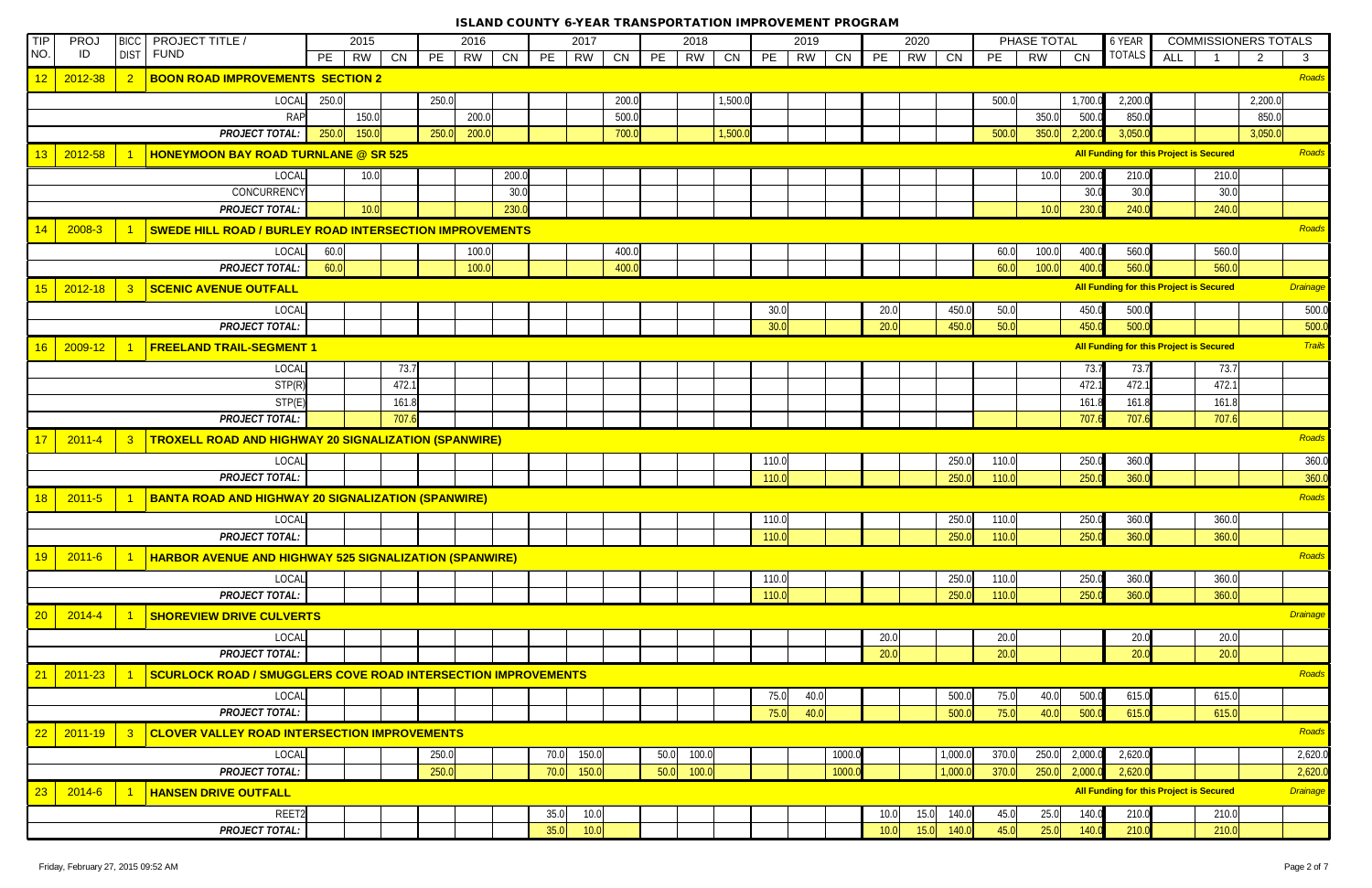| TIP             | PRO.        | <b>BICC</b>             | <b>PROJECT TITLE /</b>                                                                 |       | 2015            |       | 2016          |       |       | 2017     |       |       | 2018     |       | 2019 |       |       | 2020      |       |       | PHASE TOTAL |       | 6 YEAR        | <b>COMMISSIONERS TOTALS</b>                    |                |                 |
|-----------------|-------------|-------------------------|----------------------------------------------------------------------------------------|-------|-----------------|-------|---------------|-------|-------|----------|-------|-------|----------|-------|------|-------|-------|-----------|-------|-------|-------------|-------|---------------|------------------------------------------------|----------------|-----------------|
| NO.             | ID          | <b>DIST</b>             | <b>FUND</b>                                                                            | PE    | <b>RW</b><br>CN | PE    | RW            | CN    | PE    | CN<br>RW |       | PE    | RW<br>CN | PE    | RW   | CN    | PE    | <b>RW</b> | CN    | PE    | <b>RW</b>   | CN    | <b>TOTALS</b> | ALL                                            | $\overline{2}$ | $\mathbf{3}$    |
| 24              | $2014 - 10$ |                         | <b>GEORGE DRIVE CULVERT</b>                                                            |       |                 |       |               |       |       |          |       |       |          |       |      |       |       |           |       |       |             |       |               |                                                |                | Drainage        |
|                 |             |                         | LOCAL                                                                                  |       |                 |       |               |       |       |          |       |       |          | 25.0  | 10.0 |       | 15.0  | 5.0       | 225.0 | 40.0  | 15.0        | 225.0 | 280.0         | 280.0                                          |                |                 |
|                 |             |                         | <b>PROJECT TOTAL:</b>                                                                  |       |                 |       |               |       |       |          |       |       |          | 25.0  | 10.0 |       | 15.0  | 5.0       | 225.0 | 40.0  | 15.0        | 225.0 | 280.0         | 280.0                                          |                |                 |
| 25              | $2012 - 8$  |                         | <b>EAST CAMANO DR / ELGER BAY RD / MONTICELLO DR INT. IMP.</b>                         |       |                 |       |               |       |       |          |       |       |          |       |      |       |       |           |       |       |             |       |               | All Funding for this Project is Secured        |                | Roads           |
|                 |             |                         | LOCAL                                                                                  |       | 50.0            |       |               |       |       |          |       |       |          |       |      |       |       |           |       |       |             | 50.0  | 50.0          |                                                |                | 50.0            |
|                 |             |                         | <b>PROJECT TOTAL:</b>                                                                  |       | 50.0            |       |               |       |       |          |       |       |          |       |      |       |       |           |       |       |             | 50.0  | 50.0          |                                                |                | 50.0            |
| 26              | $2012 - 14$ |                         | <b>MAPLE GROVE OUTFALL</b>                                                             |       |                 |       |               |       |       |          |       |       |          |       |      |       |       |           |       |       |             |       |               |                                                |                | Drainage        |
|                 |             |                         | LOCAL                                                                                  |       |                 |       |               |       |       |          |       |       |          | 20.0  |      |       | 10.0  |           | 220.0 | 30.0  |             | 220.0 | 250.0         | 250.0                                          |                |                 |
|                 |             |                         | <b>PROJECT TOTAL:</b>                                                                  |       |                 |       |               |       |       |          |       |       |          | 20.0  |      |       | 10.0  |           | 220.0 | 30.0  |             | 220.0 | 250.0         | 250.0                                          |                |                 |
| 27              | 2014-7      |                         | <b>FIDALGO DRIVE CULVERT</b>                                                           |       |                 |       |               |       |       |          |       |       |          |       |      |       |       |           |       |       |             |       |               | <b>All Funding for this Project is Secured</b> |                | <b>Drainage</b> |
|                 |             |                         | LOCAL                                                                                  |       |                 |       |               |       |       |          |       |       |          | 25.0  | 10.0 |       | 15.0  | 5.0       | 150.0 | 40.0  | 15.0        | 150.0 | 205.0         | 205.0                                          |                |                 |
|                 |             |                         | <b>PROJECT TOTAL:</b>                                                                  |       |                 |       |               |       |       |          |       |       |          | 25.0  | 10.0 |       | 15.0  | 5.0       | 150.0 | 40.0  | 15.0        | 150.0 | 205.0         | 205.0                                          |                |                 |
| 28              | $2012 - 12$ |                         | <b>WSDOT RACE ROAD TO JACOB ROAD SAFETY IMPROVEMENTS PHASE 1 (COUNTY CONTRIBUTION)</b> |       |                 |       |               |       |       |          |       |       |          |       |      |       |       |           |       |       |             |       |               | All Funding for this Project is Secured        |                | Roads           |
|                 |             |                         | LOCAL                                                                                  |       | 50.0            |       |               | 200.0 |       |          |       |       |          |       |      |       |       |           |       |       |             | 250.0 | 250.0         | 250.0                                          |                |                 |
|                 |             |                         | <b>PROJECT TOTAL:</b>                                                                  |       | 50.0            |       |               | 200.0 |       |          |       |       |          |       |      |       |       |           |       |       |             | 250.0 | 250.0         | 250.0                                          |                |                 |
| 29              | $2012 - 11$ |                         | <b>LIBBEY TO KETTLES MULTI-USE TRAIL CONNECTOR</b>                                     |       |                 |       |               |       |       |          |       |       |          |       |      |       |       |           |       |       |             |       |               |                                                |                | Trails          |
|                 |             |                         | LOCAL                                                                                  |       |                 | 150.0 |               |       |       |          | 900.0 |       |          |       |      |       |       |           |       | 150.0 |             | 900.0 | 1,050.0       | 1,050.0                                        |                |                 |
|                 |             |                         | <b>PROJECT TOTAL:</b>                                                                  |       |                 | 150.0 |               |       |       |          | 900.0 |       |          |       |      |       |       |           |       | 150.0 |             | 900.0 | 1,050.0       | 1,050.0                                        |                |                 |
| 30 <sup>°</sup> | $2014 - 12$ |                         | <b>NORTH BLUFF ROAD CULVERT</b>                                                        |       |                 |       |               |       |       |          |       |       |          |       |      |       |       |           |       |       |             |       |               |                                                |                | <b>Drainage</b> |
|                 |             |                         | REET2                                                                                  | 60.0  | 5.0             | 20.0  |               |       | 5.0   |          | 290.0 |       |          |       |      |       |       |           |       | 85.0  | 5.0         | 290.0 | 380.0         | 380.0                                          |                |                 |
|                 |             |                         | <b>PROJECT TOTAL:</b>                                                                  | 60.0  | 5.0             | 20.0  |               |       | 5.0   |          | 290.0 |       |          |       |      |       |       |           |       | 85.0  | 5.0         | 290.0 | 380.0         | 380.0                                          |                |                 |
| 31              | $2014 - 14$ | $\overline{\mathbf{3}}$ | <b>LIVINGSTON BAY RD CULVERT</b>                                                       |       |                 |       |               |       |       |          |       |       |          |       |      |       |       |           |       |       |             |       |               |                                                |                | Drainage        |
|                 |             |                         | REET2                                                                                  |       |                 |       |               |       |       |          |       | 25.0  | 5.0      | 15.0  | 5.0  | 170.0 |       |           |       | 40.0  | 10.0        | 170.0 | 220.0         |                                                |                | 220.0           |
|                 |             |                         | <b>PROJECT TOTAL:</b>                                                                  |       |                 |       |               |       |       |          |       | 25.0  | 5.0      | 15.0  | 5.0  | 170.0 |       |           |       | 40.0  | 10.0        | 170.0 | 220.0         |                                                |                | 220.0           |
| 32              | $01 - 5001$ |                         | AII RTPO UNIFIED PLANNING WORK PROGRAM                                                 |       |                 |       |               |       |       |          |       |       |          |       |      |       |       |           |       |       |             |       |               | All Funding for this Project is Secured        |                | Roads           |
|                 |             |                         | LOCAL                                                                                  | 10.0  |                 | 10.0  |               |       | 10.0  |          |       | 10.0  |          | 10.0  |      |       | 10.0  |           |       | 60.0  |             |       | 60.0          | 60.0                                           |                |                 |
|                 |             |                         | STP(R)                                                                                 | 86.0  |                 | 86.0  |               |       | 86.0  |          |       | 90.0  |          | 90.0  |      |       | 94.0  |           |       | 532.0 |             |       | 532.0         | 532.0                                          |                |                 |
|                 |             |                         | <b>WSDOT</b>                                                                           | 32.6  |                 | 32.6  |               |       | 32.6  |          |       | 32.6  |          | 32.6  |      |       | 32.6  |           |       | 195.6 |             |       | 195.6         | 195.6                                          |                |                 |
|                 |             |                         | <b>PROJECT TOTAL:</b>                                                                  | 128.6 |                 | 128.6 |               |       | 128.6 |          |       | 132.6 |          | 132.6 |      |       | 136.6 |           |       | 787.6 |             |       | 787.6         | 787.6                                          |                |                 |
| 33              | 2013-8      |                         | <b>SWAN LAKE TIDE GATES</b>                                                            |       |                 |       |               |       |       |          |       |       |          |       |      |       |       |           |       |       |             |       |               |                                                |                | <b>Drainage</b> |
|                 |             |                         | LOCAL                                                                                  | 15.0  |                 | 25.0  | 10.0          |       | 25.0  | 10.0     | 250.0 |       |          |       |      |       |       |           |       | 65.0  | 20.0        | 250.0 | 335.0         | 335.0                                          |                |                 |
|                 |             |                         | <b>PROJECT TOTAL:</b>                                                                  | 15.0  |                 | 25.0  | 10.0          |       | 25.0  | 10.0     | 250.0 |       |          |       |      |       |       |           |       | 65.0  | 20.0        | 250.0 | 335.0         | 335.0                                          |                |                 |
| 34              | 2012-20     |                         | <b>WINTERGREEN DRIVE / CAMPBELL ROAD INTERSECTION IMPROVEMENTS</b>                     |       |                 |       |               |       |       |          |       |       |          |       |      |       |       |           |       |       |             |       |               |                                                |                | Roads           |
|                 |             |                         | LOCAL                                                                                  | 75.0  |                 | 10.0  | 100.0         |       |       |          | 400.0 |       |          |       |      |       |       |           |       | 85.0  | 100.0       | 400.0 | 585.0         | 585.0                                          |                |                 |
|                 |             |                         | <b>PROJECT TOTAL:</b>                                                                  | 75.0  |                 |       | 100.0<br>10.0 |       |       |          | 400.0 |       |          |       |      |       |       |           |       | 85.0  | 100.0       | 400.0 | 585.0         | 585.0                                          |                |                 |
| 35 <sup>°</sup> | 2012-34     |                         | <b>HARBOR AVENUE COMPLETE STREET PROJECT</b>                                           |       |                 |       |               |       |       |          |       |       |          |       |      |       |       |           |       |       |             |       |               |                                                |                | Roads           |
|                 |             |                         | <b>DISCRETIONARY</b>                                                                   |       |                 |       |               |       |       |          |       |       |          | 250.0 |      |       |       | 100.0     | 200.0 | 250.0 | 100.0       | 200.0 | 550.0         | 550.0                                          |                |                 |
|                 |             |                         | <b>PROJECT TOTAL:</b>                                                                  |       |                 |       |               |       |       |          |       |       |          | 250.0 |      |       |       | 100.0     | 200.0 | 250.0 | 100.0       | 200.0 | 550.0         | 550.0                                          |                |                 |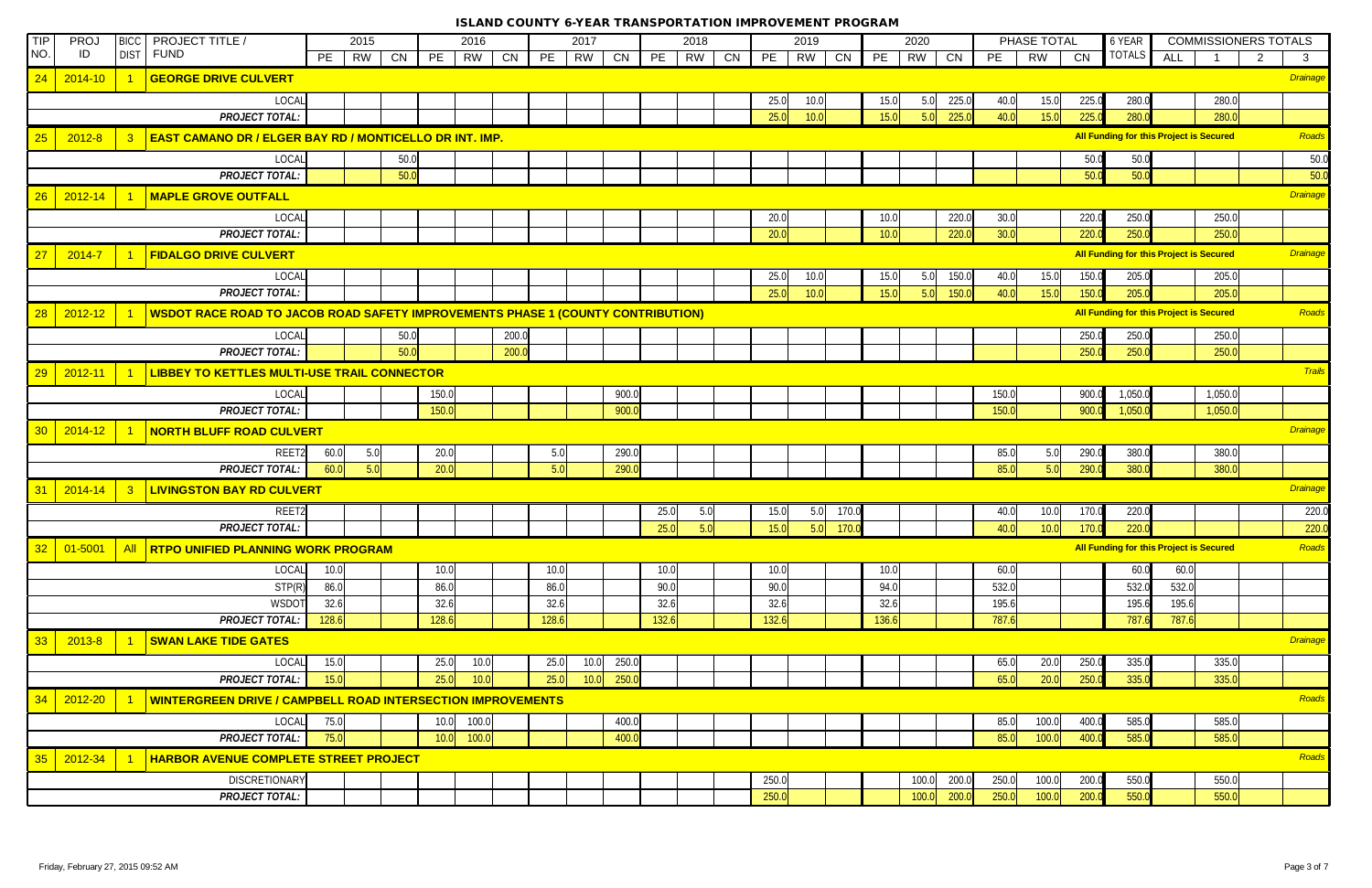| <b>TIP</b> | PRO.        | <b>BICC</b>             | <b>PROJECT TITLE /</b>                                         | 2015          |       | 2016            |    |       | 2017 |       |      | 2018  |         |      | 2019         |              |      | 2020      |         |       | PHASE TOTAL |         | 6 YEAR                                         |         | <b>COMMISSIONERS TOTALS</b> |                 |
|------------|-------------|-------------------------|----------------------------------------------------------------|---------------|-------|-----------------|----|-------|------|-------|------|-------|---------|------|--------------|--------------|------|-----------|---------|-------|-------------|---------|------------------------------------------------|---------|-----------------------------|-----------------|
| NO.        | ID          |                         | DIST FUND                                                      | PE<br>RW      | CN    | <b>RW</b><br>PE | CN | PE    | RW   | CN    | PE   | RW    | CN      | PE   | RW           | CN           | PE   | <b>RW</b> | CN      | PE    | <b>RW</b>   | CN      | <b>TOTALS</b>                                  | ALL     | $\overline{2}$              | $\mathbf{3}$    |
| 36         | $2012 - 36$ | $\overline{2}$          | <b>CRESCENT HARBOR / REGATTA AVE INTERSECTION IMPROVEMENTS</b> |               |       |                 |    |       |      |       |      |       |         |      |              |              |      |           |         |       |             |         |                                                |         |                             | Roads           |
|            |             |                         | <b>LOCAL</b>                                                   | 50.0<br>50.0  |       | 120.3           |    | 50.0  |      |       |      |       | 500.0   |      |              |              |      |           |         | 100.0 | 170.3       | 500.0   | 770.3                                          |         |                             | 770.3           |
|            |             |                         | STP(U)                                                         | 200.0         |       | 150.0           |    |       |      |       |      |       | 1,200.0 |      |              |              |      |           |         | 200.0 | 150.0       | 1,200.0 | 1,550.0                                        |         |                             | 1,550.0         |
|            |             |                         | <b>PROJECT TOTAL:</b>                                          | 50.0<br>250.0 |       | 270.3           |    | 50.0  |      |       |      |       | 1,700.0 |      |              |              |      |           |         | 300.0 | 320.3       | 1,700.  | 2,320.3                                        |         |                             | 2,320.3         |
| 37         | $2014 - 16$ |                         | <b>BON-AIR ACCESS FEASIBILITY</b>                              |               |       |                 |    |       |      |       |      |       |         |      |              |              |      |           |         |       |             |         | All Funding for this Project is Secured        |         |                             | Roads           |
|            |             |                         | LOCAL                                                          | 50.0          |       |                 |    |       |      |       |      |       |         |      |              |              |      |           |         | 50.0  |             |         | 50.0                                           |         | 50.0                        |                 |
|            |             |                         | <b>PROJECT TOTAL:</b>                                          | 50.0          |       |                 |    |       |      |       |      |       |         |      |              |              |      |           |         | 50.0  |             |         | 50.0                                           |         | 50.0                        |                 |
| 38         | $2014 - 18$ | $\overline{\mathbf{3}}$ | <b>CROSS ISLAND ROAD / WEST CAMANO DRIVE FEASIBILITY</b>       |               |       |                 |    |       |      |       |      |       |         |      |              |              |      |           |         |       |             |         | <b>All Funding for this Project is Secured</b> |         |                             | Roads           |
|            |             |                         | LOCAL                                                          | 50.0          |       |                 |    |       |      |       |      |       |         |      |              |              |      |           |         | 50.0  |             |         | 50.0                                           |         |                             | 50.0            |
|            |             |                         | <b>PROJECT TOTAL:</b>                                          | 50.0          |       |                 |    |       |      |       |      |       |         |      |              |              |      |           |         | 50.0  |             |         | 50.0                                           |         |                             | 50.0            |
| 39         | 2014-20     |                         | <b>WHIDBEY AIR PARK ACCESS</b>                                 |               |       |                 |    |       |      |       |      |       |         |      |              |              |      |           |         |       |             |         |                                                |         |                             | Roads           |
|            |             |                         | LOCAL                                                          | 300.0         |       |                 |    | 250.0 |      |       |      | 250.0 |         |      |              | 250.0 1000.0 |      |           | 1,000.0 | 550.0 | 500.0       | 2,000.0 | 3,050.0                                        |         | 3,050.0                     |                 |
|            |             |                         | <b>PROJECT TOTAL:</b>                                          | 300.0         |       |                 |    | 250.0 |      |       |      | 250.0 |         |      | 250.0 1000.0 |              |      |           | 1,000.0 | 550.0 | 500.0       | 2,000.0 | 3,050.0                                        |         | 3,050.0                     |                 |
|            |             |                         |                                                                |               |       |                 |    |       |      |       |      |       |         |      |              |              |      |           |         |       |             |         |                                                |         |                             | Trails          |
| 40         | 2014-22     |                         | <b>CLINTON TO LANGLEY TRAIL FEASIBILITY</b>                    |               |       |                 |    |       |      |       |      |       |         |      |              |              |      |           |         |       |             |         |                                                |         |                             |                 |
|            |             |                         | LOCAL                                                          |               |       | 100.0           |    |       |      |       |      |       |         |      |              |              |      |           |         | 100.0 |             |         | 100.0                                          |         | 100.0                       |                 |
|            |             |                         | <b>PROJECT TOTAL:</b>                                          |               |       | 100.0           |    |       |      |       |      |       |         |      |              |              |      |           |         | 100.0 |             |         | 100.0                                          |         | 100.0                       |                 |
| 41         | 2014-24     |                         | <b>MIDVALE TRAIL FEASIBILITY</b>                               |               |       |                 |    |       |      |       |      |       |         |      |              |              |      |           |         |       |             |         |                                                |         |                             | <b>Trails</b>   |
|            |             |                         | LOCAL                                                          | 50.0          |       |                 |    |       |      |       |      |       |         |      |              |              |      |           |         | 50.0  |             |         | 50.0                                           |         | 50.0                        |                 |
|            |             |                         | <b>PROJECT TOTAL:</b>                                          | 50.0          |       |                 |    |       |      |       |      |       |         |      |              |              |      |           |         | 50.0  |             |         | 50.0                                           |         | 50.0                        |                 |
| 42         | $2015 - 2$  |                         | <b>COUPEVILLE CAMPUS PARKING</b>                               |               |       |                 |    |       |      |       |      |       |         |      |              |              |      |           |         |       |             |         |                                                |         |                             | Roads           |
|            |             |                         | LOCAL                                                          |               | 20.0  |                 |    |       |      |       |      |       |         |      |              |              |      |           |         |       |             | 20.0    | 20.0                                           |         | 20.0                        |                 |
|            |             |                         | REET2                                                          |               | 20.0  |                 |    |       |      |       |      |       |         |      |              |              |      |           |         |       |             | 20.0    | 20.0                                           |         | 20.0                        |                 |
|            |             |                         | <b>PROJECT TOTAL:</b>                                          |               | 40.0  |                 |    |       |      |       |      |       |         |      |              |              |      |           |         |       |             | 40.0    | 40.0                                           |         | 40.0                        |                 |
| 43         | $2012 - 15$ |                         | <b>SOUTH WHIDBEY BICYCLE TOUR ROUTE</b>                        |               |       |                 |    |       |      |       |      |       |         |      |              |              |      |           |         |       |             |         | All Funding for this Project is Secured        |         |                             | <b>Trails</b>   |
|            |             |                         | STP(E)                                                         |               |       |                 |    |       |      | 80.0  |      |       |         |      |              |              |      |           |         |       |             | 80.0    | 80.0                                           |         | 80.0                        |                 |
|            |             |                         | <b>PROJECT TOTAL:</b>                                          |               |       |                 |    |       |      | 80.0  |      |       |         |      |              |              |      |           |         |       |             | 80.0    | 80.0                                           |         | 80.0                        |                 |
| 44         | $2015 - 10$ | $\overline{\mathbf{3}}$ | <b>CAMANO ISLAND BICYCLE ROUTE</b>                             |               |       |                 |    |       |      |       |      |       |         |      |              |              |      |           |         |       |             |         | All Funding for this Project is Secured        |         |                             | <b>Trails</b>   |
|            |             |                         | STP(E)                                                         |               |       |                 |    |       |      |       |      |       |         | 25.0 |              | 100.0        |      |           |         | 25.0  |             | 100.0   | 125.0                                          |         |                             | 125.0           |
|            |             |                         | <b>PROJECT TOTAL:</b>                                          |               |       |                 |    |       |      |       |      |       |         | 25.0 |              | 100.0        |      |           |         | 25.0  |             | 100.0   | 125.0                                          |         |                             | 125.0           |
| 45         | $2015 - 14$ | <b>All</b>              | <b>FISH PASSAGE PROJECTS</b>                                   |               |       |                 |    |       |      |       |      |       |         |      |              |              |      |           |         |       |             |         |                                                |         |                             | <b>Drainage</b> |
|            |             |                         | LOCAL                                                          | 45.0<br>10.0  |       | 20.0<br>15.0    |    | 25.0  | 25.0 |       | 5.0  | 10.0  | 20.0    | 15.0 | 20.0         |              | 10.0 | 10.0      | 10.0    | 120.0 | 90.0        | 30.0    | 240.0                                          | 240.0   |                             |                 |
|            |             |                         | <b>SALMON RECOVERY</b>                                         |               |       |                 |    | 60.0  |      | 400.0 | 30.0 |       | 130.0   | 35.0 |              | 200.0        | 25.0 |           | 220.0   | 150.0 |             | 950.0   | 1,100.0                                        | 1,100.0 |                             |                 |
|            |             |                         | <b>PROJECT TOTAL:</b>                                          | 45.0<br>10.0  |       | 20.0<br>15.0    |    | 85.0  | 25.0 | 400.0 | 35.0 | 10.0  | 150.0   | 50.0 | 20.0         | 200.0        | 35.0 | 10.0      | 230.0   | 270.0 | 90.0        | 980.0   | 1,340.0                                        | 1,340.0 |                             |                 |
| 46         | $2015 - 18$ |                         | <b>SUNLIGHT BEACH ROAD DRAINAGE</b>                            |               |       |                 |    |       |      |       |      |       |         |      |              |              |      |           |         |       |             |         |                                                |         |                             | <b>Drainage</b> |
|            |             |                         | REET2                                                          | 35.0<br>15.0  |       | 10.0            |    |       |      | 150.0 |      |       |         |      |              |              |      |           |         | 45.0  | 15.0        | 150.0   | 210.0                                          |         | 210.0                       |                 |
|            |             |                         | <b>PROJECT TOTAL:</b>                                          | 35.0<br>15.0  |       | 10.0            |    |       |      | 150.0 |      |       |         |      |              |              |      |           |         | 45.0  | 15.0        | 150.0   | 210.0                                          |         | 210.0                       |                 |
| 47         | $2015 - 15$ | <b>All</b>              | <b>OPTICAL VEHICLE DETECTION</b>                               |               |       |                 |    |       |      |       |      |       |         |      |              |              |      |           |         |       |             |         | <b>All Funding for this Project is Secured</b> |         |                             | Roads           |
|            |             |                         | LOCAL                                                          | 3.0           | 24.0  |                 |    |       |      |       |      |       |         |      |              |              |      |           |         | 3.0   |             | 24.0    | 27.0                                           | 27.0    |                             |                 |
|            |             |                         | <b>STP</b>                                                     | 20.0          | 153.0 |                 |    |       |      |       |      |       |         |      |              |              |      |           |         | 20.0  |             | 153.0   | 173.0                                          | 173.0   |                             |                 |
|            |             |                         | <b>PROJECT TOTAL:</b>                                          | 23.0          | 177.0 |                 |    |       |      |       |      |       |         |      |              |              |      |           |         | 23.0  |             | 177.0   | 200.0                                          | 200.0   |                             |                 |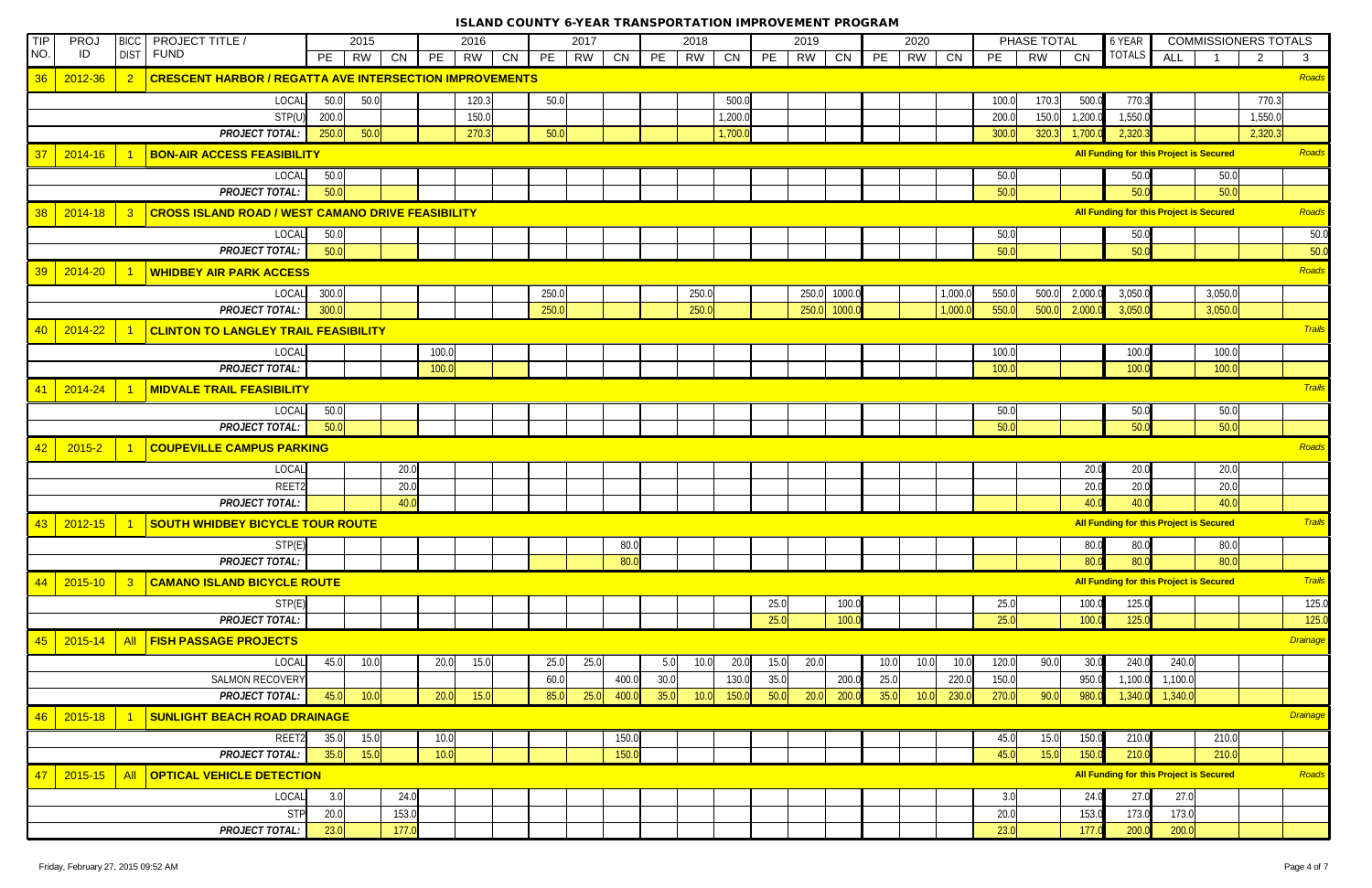| TIP | <b>PROJ</b> | <b>BICC</b>    | <b>PROJECT TITLE /</b>                             | 2015            |    |                         | 2016            |       | 2017            |       |    | 2018                                      |    |    | 2019      |    |    | 2020                  |    |         | PHASE TOTAL      |         | 6 YEAR                                  |            | <b>COMMISSIONERS TOTALS</b> |                |               |
|-----|-------------|----------------|----------------------------------------------------|-----------------|----|-------------------------|-----------------|-------|-----------------|-------|----|-------------------------------------------|----|----|-----------|----|----|-----------------------|----|---------|------------------|---------|-----------------------------------------|------------|-----------------------------|----------------|---------------|
| NO. | ID          | <b>DIST</b>    | FUND                                               | PE<br><b>RW</b> | CN | PE                      | <b>RW</b><br>CN | PE    | RW              | CN    | PE | RW                                        | CN | PE | <b>RW</b> | CN | PE | <b>RW</b>             | CN | PE      | <b>RW</b><br>CN  |         | <b>TOTALS</b>                           | <b>ALL</b> |                             | $\overline{2}$ | $\mathbf{3}$  |
| 48  | 2015-20     |                | <b>SWANTOWN / HELLER INTERSECTION IMPROVEMENTS</b> |                 |    |                         |                 |       |                 |       |    |                                           |    |    |           |    |    |                       |    |         |                  |         | All Funding for this Project is Secured |            |                             |                | Roads         |
|     |             |                | LOCAL                                              | 13.5            |    |                         |                 |       |                 | 81.0  |    |                                           |    |    |           |    |    |                       |    | 13.5    |                  | 81.0    | 94.5                                    |            |                             | 94.5           |               |
|     |             |                | STP(U)                                             | 86.5            |    |                         |                 |       |                 | 519.0 |    |                                           |    |    |           |    |    |                       |    | 86.5    |                  | 519.0   | 605.5                                   |            |                             | 605.5          |               |
|     |             |                | <b>PROJECT TOTAL:</b>                              | 100.0           |    |                         |                 |       |                 | 600.0 |    |                                           |    |    |           |    |    |                       |    | 100.0   |                  | 600.0   | 700.0                                   |            |                             | 700.0          |               |
| 49  | 2015-22     | <b>All</b>     | NON-MOTORIZED TRANSPORTATION PLAN UPDATE           |                 |    |                         |                 |       |                 |       |    |                                           |    |    |           |    |    |                       |    |         |                  |         | All Funding for this Project is Secured |            |                             |                | <b>Trails</b> |
|     |             |                | LOCAL                                              | 27.4            |    |                         |                 |       |                 |       |    |                                           |    |    |           |    |    |                       |    | 27.4    |                  |         | 27.4                                    | 27.4       |                             |                |               |
|     |             |                | <b>STP</b>                                         | 175.5           |    |                         |                 |       |                 |       |    |                                           |    |    |           |    |    |                       |    | 175.5   |                  |         | 175.5                                   | 175.5      |                             |                |               |
|     |             |                | <b>PROJECT TOTAL:</b>                              | 202.9           |    |                         |                 |       |                 |       |    |                                           |    |    |           |    |    |                       |    | 202.9   |                  |         | 202.9                                   | 202.9      |                             |                |               |
| 50  | 2015-24     |                | <b>CRESCENT HARBOR RD. RESURFACING--PHASE 1</b>    |                 |    |                         |                 |       |                 |       |    |                                           |    |    |           |    |    |                       |    |         |                  |         | All Funding for this Project is Secured |            |                             |                | Roads         |
|     |             |                | LOCAL                                              |                 |    |                         |                 | 15.0  |                 | 57.0  |    |                                           |    |    |           |    |    |                       |    | 15.0    |                  | 57.0    | 72.0                                    |            |                             | 72.0           |               |
|     |             |                | STP(U)                                             |                 |    |                         |                 |       |                 | 460.9 |    |                                           |    |    |           |    |    |                       |    |         |                  | 460.9   | 460.9                                   |            |                             | 460.9          |               |
|     |             |                | <b>PROJECT TOTAL:</b>                              |                 |    |                         |                 | 15.0  |                 | 517.9 |    |                                           |    |    |           |    |    |                       |    | 15.0    |                  | 517.9   | 532.9                                   |            |                             | 532.9          |               |
| 51  | 2015-26     | $\overline{2}$ | <b>CRESCENT HARBOR RD. RESURFACING--PHASE 2</b>    |                 |    |                         |                 |       |                 |       |    |                                           |    |    |           |    |    |                       |    |         |                  |         | All Funding for this Project is Secured |            |                             |                | Roads         |
|     |             |                | LOCAL                                              |                 |    |                         |                 | 15.0  |                 | 30.0  |    |                                           |    |    |           |    |    |                       |    | 15.0    |                  | 30.0    | 45.0                                    |            |                             | 45.0           |               |
|     |             |                | STP(U)                                             |                 |    |                         |                 |       |                 | 288.  |    |                                           |    |    |           |    |    |                       |    |         |                  | 288.1   | 288.                                    |            |                             | 288.1          |               |
|     |             |                | <b>PROJECT TOTAL:</b>                              |                 |    |                         |                 | 15.0  |                 | 318.1 |    |                                           |    |    |           |    |    |                       |    | 15.0    |                  | 318.1   | 333.1                                   |            |                             | 333.1          |               |
| 52  | 2015-28     |                | <b>SMUGGLER'S COVE ROAD IMPROVEMENTS</b>           |                 |    |                         |                 |       |                 |       |    |                                           |    |    |           |    |    |                       |    |         |                  |         | All Funding for this Project is Secured |            |                             |                | Roads         |
|     |             |                | LOCAL                                              | 17.0            |    |                         | 134.0           |       |                 |       |    |                                           |    |    |           |    |    |                       |    | 17.0    |                  | 134.0   | 151.0                                   |            | 151.0                       |                |               |
|     |             |                | <b>RAP</b>                                         | 151.0           |    |                         | 1,204.0         |       |                 |       |    |                                           |    |    |           |    |    |                       |    | 151.0   |                  | 1,204.0 | 1,355.0                                 |            | 1,355.0                     |                |               |
|     |             |                | <b>PROJECT TOTAL:</b>                              | 168.0           |    |                         | 1,338.0         |       |                 |       |    |                                           |    |    |           |    |    |                       |    | 168.0   |                  | 1,338.0 | 1,506.0                                 |            | 1,506.0                     |                |               |
| 53  | $2015 - 27$ | <b>All</b>     | <b>2014 ROAD SAFETY PROJECTS</b>                   |                 |    |                         |                 |       |                 |       |    |                                           |    |    |           |    |    |                       |    |         |                  |         | All Funding for this Project is Secured |            |                             |                | Roads         |
|     |             |                | LOCAL                                              | 13.5            |    |                         |                 |       |                 |       |    |                                           |    |    |           |    |    |                       |    | 13.5    |                  |         | 13.5                                    | 13.5       |                             |                |               |
|     |             |                | WSDOT                                              | 121.6           |    |                         | 789.0           |       |                 |       |    |                                           |    |    |           |    |    |                       |    | 121.6   |                  | 789.0   | 910.6                                   | 910.6      |                             |                |               |
|     |             |                | <b>PROJECT TOTAL:</b>                              | 135.1           |    |                         | 789.0           |       |                 |       |    |                                           |    |    |           |    |    |                       |    | 135.1   |                  | 789.0   | 924.                                    | 924.1      |                             |                |               |
|     |             |                | TIP TOTALS:                                        | 2,422.6         |    | $860.0$ 2,792.6 1,278.6 | $880.3$ 4,666.0 | 888.6 | $435.0$ 9,171.0 |       |    | 417.6 610.0 7,816.0 1,162.6 575.0 3,347.0 |    |    |           |    |    | $406.6$ 375.0 5,923.0 |    | 6,576.6 | 3,735.3 33,715.6 |         | 44,027.4                                |            | $12,202.6$ 19,243.6         | 8,656.3        | 3,925.0       |
|     |             |                |                                                    | 6,075.2         |    |                         | 6,824.8         |       | 10,494.6        |       |    | 8,843.6                                   |    |    | 5,084.6   |    |    | 6,704.6               |    |         |                  |         |                                         |            |                             |                |               |
|     |             |                |                                                    |                 |    |                         |                 |       |                 |       |    |                                           |    |    | 20,632.8  |    |    |                       |    |         |                  |         |                                         |            |                             |                |               |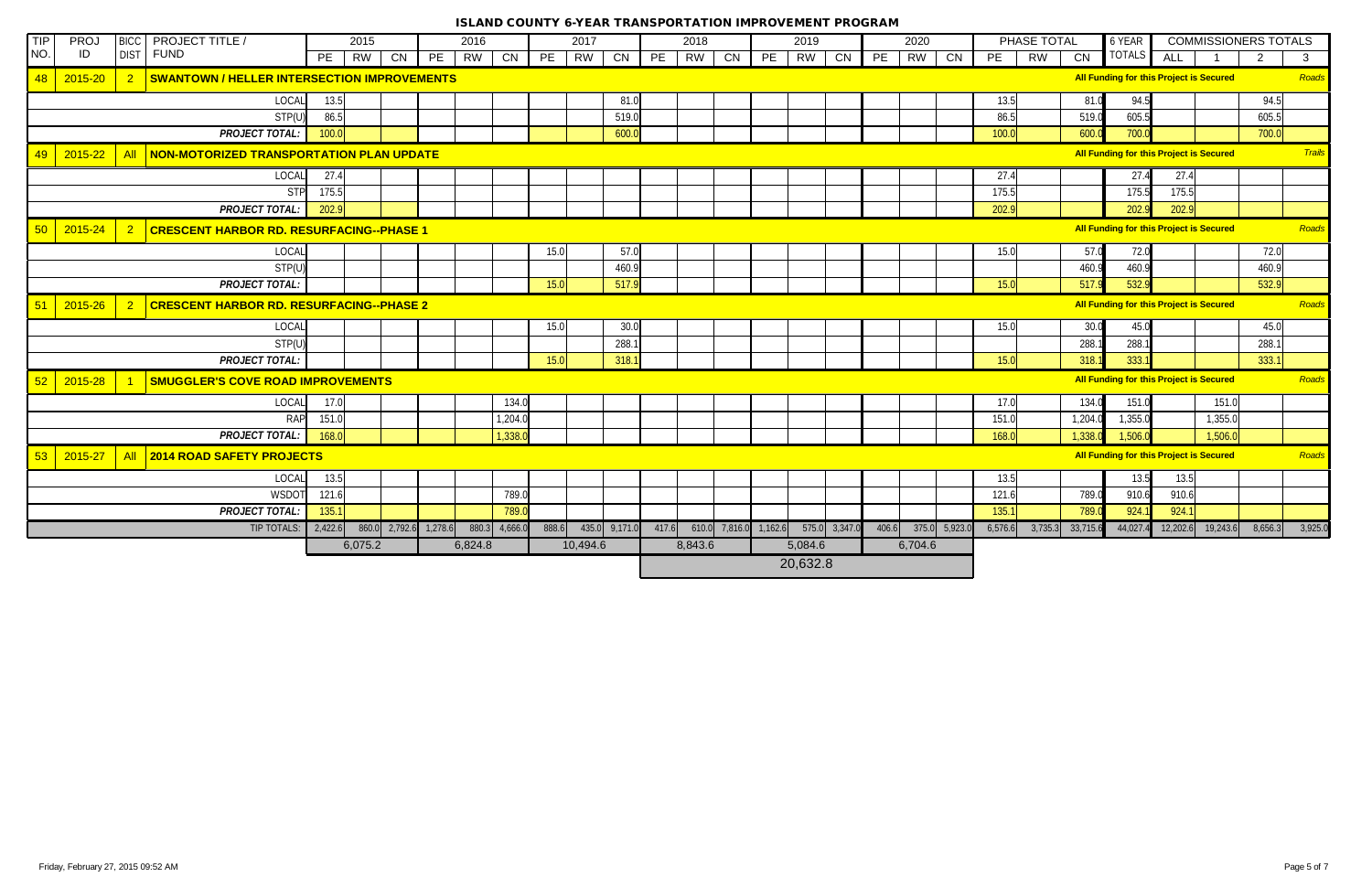| TIP<br>PROJ<br>NO.<br>ID | <b>BICC</b> | <b>PROJECT TITLE /</b><br>DIST FUND | 2015           | 2016                  | 2017                  | 2018                  | 2019           | 2020           | PHASE TOTAL           | 6 YEAR<br><b>COMMISSIONERS TOTALS</b><br><b>TOTALS</b> |
|--------------------------|-------------|-------------------------------------|----------------|-----------------------|-----------------------|-----------------------|----------------|----------------|-----------------------|--------------------------------------------------------|
|                          |             |                                     | PE<br>CN<br>RW | PE<br><b>RW</b><br>CN | PE<br><b>RW</b><br>CN | PE<br><b>RW</b><br>CN | PE<br>CN<br>RW | PE<br>CN<br>RW | PE<br><b>RW</b><br>CN | <b>ALL</b><br>$\overline{2}$<br>3 <sup>1</sup>         |
|                          |             | <b>Road Funds</b>                   | 2015           | 2016                  | 2017                  | 2018                  | 2019           | 2020           | <b>6 YEAR TOTALS</b>  |                                                        |
|                          |             | <b>LOCAL</b>                        | 2,890.1        | 3,817.3               | 7,066.0               | 7,018.0               | 3,813.0        | 5,453.0        | 30,057.3              |                                                        |
|                          |             | CAPP                                | 295.0          | 301.0                 | 307.0                 | 313.0                 | 319.0          | 325.0          | 1,860.0               |                                                        |
|                          |             | <b>RAP</b>                          | 701.0          | 1,404.0               | 500.0                 |                       |                |                | 2,605.0               |                                                        |
|                          |             | STP(R)                              | 833.1          | 86.0                  | 86.0                  | 90.0                  | 90.0           | 94.0           | 1,279.1               |                                                        |
|                          |             | STP(E)                              | 161.8          |                       | 80.0                  |                       | 125.0          |                | 366.8                 |                                                        |
|                          |             | <b>SALMON RECOVERY</b>              |                |                       | 460.0                 | 160.0                 | 235.0          | 245.0          | 1,100.0               |                                                        |
|                          |             | <b>WSDOT</b>                        | 154.2          | 821.6                 | 32.6                  | 32.6                  | 32.6           | 32.6           | 1,106.2               |                                                        |
|                          |             | <b>CONCURRENCY</b>                  |                | 30.0                  |                       |                       |                |                | 30.0                  |                                                        |
|                          |             | <b>DISCRETIONARY</b>                |                |                       |                       |                       | 250.0          | 300.0          | 550.0                 |                                                        |
|                          |             | STP(U)                              | 286.5          | 150.0                 | 1,268.0               | 1,200.0               |                |                | 2,904.5               |                                                        |
|                          |             | <b>STP</b>                          | 348.5          |                       |                       |                       |                |                | 348.5                 |                                                        |
|                          |             | <b>SUB TOTAL:</b>                   | 5,670.2        | 6,609.8               | 9,799.6               | 8,813.6               | 4,864.6        | 6,449.6        | 42,207.4              |                                                        |
|                          |             | <b>Non-Road Funds</b>               | 2015           | 2016                  | 2017                  | 2018                  | 2019           | 2020           | <b>6 YEAR TOTALS</b>  |                                                        |
|                          |             | REET2                               | 405.0          | 215.0                 | 695.0                 | 30.0                  | 220.0          | 255.0          | 1,820.0               |                                                        |
|                          |             | <b>SUB TOTAL:</b>                   | 405.0          | 215.0                 | 695.0                 | 30.0                  | 220.0          | 255.0          | 1,820.0               |                                                        |
|                          |             | TIP TOTAL:                          | 6,075.2        | 6,824.8               | 10,494.6              | 8,843.6               | 5,084.6        | 6,704.6        | 44,027.4              |                                                        |
|                          |             | <b>FUNDS / CIP Category</b>         | 2015           | 2016                  | 2017                  | 2018                  | 2019           | 2020           | <b>6 YEAR TOTALS</b>  |                                                        |
| Roads Program            |             |                                     |                |                       |                       |                       |                |                |                       |                                                        |
|                          |             | CAPP                                | 295.0          | 301.0                 | 307.0                 | 313.0                 | 319.0          | 325.0          | 1,860.0               |                                                        |
|                          |             | CONCURRENCY                         |                | 30.0                  |                       |                       |                |                | 30.0                  |                                                        |
|                          |             | <b>DISCRETIONARY</b>                |                |                       |                       |                       | 250.0          | 300.0          | 550.0                 |                                                        |
|                          |             | LOCAL                               | 2,394.0        | 3,362.3               | 5,566.0               | 6,448.0               | 3,493.0        | 4,148.0        | 25,411.3              |                                                        |
|                          |             | <b>RAP</b>                          | 701.0          | 1,404.0               | 500.0                 |                       |                |                | 2,605.0               |                                                        |
|                          |             | REET2                               | 20.0           |                       |                       |                       |                |                | 20.0                  |                                                        |
|                          |             | <b>STP</b>                          | 173.0          |                       |                       |                       |                |                | 173.0                 |                                                        |
|                          |             | STP(R)                              | 361.0          | 86.0                  | 86.0                  | 90.0                  | 90.0           | 94.0           | 807.0                 |                                                        |
|                          |             | STP(U)                              | 286.5          | 150.0                 | 1,268.0               | 1,200.0               |                |                | 2,904.5               |                                                        |
|                          |             | <b>WSDOT</b>                        | 154.2          | 821.6                 | 32.6                  | 32.6                  | 32.6           | 32.6           | 1,106.2               |                                                        |
|                          |             | <b>Roads Program</b><br>TOTAL:      | 4,384.7        | 6,154.8               | 7,759.6               | 8,083.6               | 4,184.6        | 4,899.6        | 35,466.9              |                                                        |
| Drainage Program         |             |                                     |                |                       |                       |                       |                |                |                       |                                                        |
|                          |             | <b>LOCAL</b>                        | 345.0          | 205.0                 | 600.0                 | 570.0                 | 320.0          | 1,305.0        | 3,345.0               |                                                        |
|                          |             | REET2                               | 385.0          | 215.0                 | 695.0                 | 30.0                  | 220.0          | 255.0          | 1,800.0               |                                                        |
|                          |             | SALMON RECOVERY                     |                |                       | 460.0                 | 160.0                 | 235.0          | 245.0          | 1,100.0               |                                                        |
|                          |             | TOTAL:<br>Drainage Program          | 730.0          | 420.0                 | 1,755.0               | 760.0                 | 775.0          | 1,805.0        | 6,245.0               |                                                        |
|                          |             |                                     |                |                       |                       |                       |                |                |                       |                                                        |
|                          |             |                                     |                |                       |                       |                       |                |                |                       |                                                        |